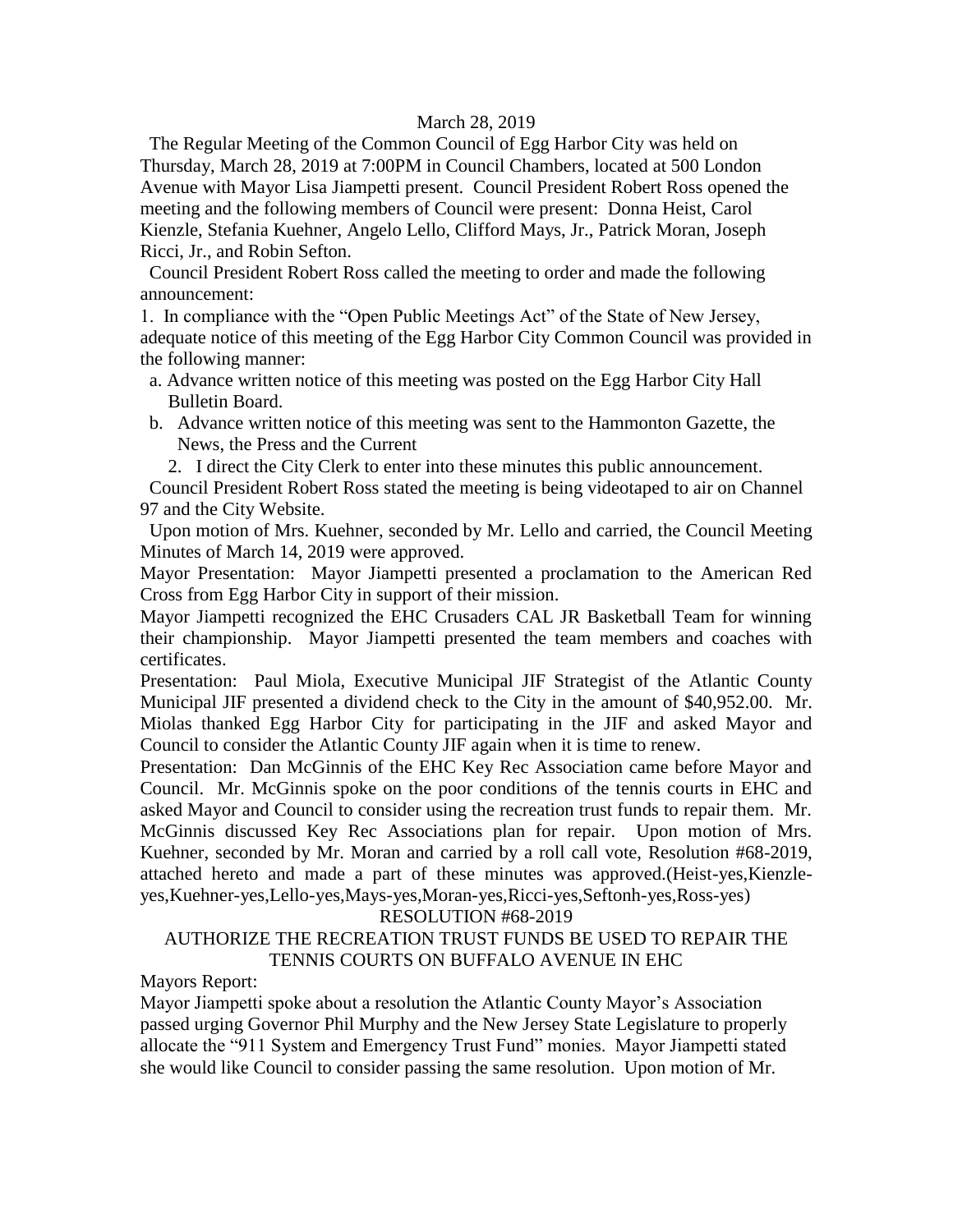Lello, seconded by Mrs. Kuehner and carried, Resolution #69-2019, attached hereto and made a part of these minutes was approved.

#### RESOLUTION #69-2019

## RESOLUTION URGING GOVERNOR PHIL MURPHY AND THE NEW JERSEY STATE LEGISLATURE TO PROPERLY ALLOCATE "911 SYSTEM AND EMERGENCY TRUST FUND ACCOUNT' ("FUND") MONIES TO COUNTY AND MUNCIPAL 911 CENTERS AS REQUIRED UNDER FEDERAL LAW

 Mayor Jiampetti stated "Eyren Hafen Land Preserve" is an organization that preserves land. Mayor Jiampetti stated there was some misinformation going around and she wanted people to be clear that it is a land preserve. Mayor Jiampetti stated the land is not set aside for private people to hunt on. City Attorney James Carroll stated he wanted to make everyone aware that "Eyron Hafen" means Egg Harbor in German. Mayor Jiampetti stated transparency is very important in government. Mayor Jiampetti stated she put together a list of all the RFP's received for professional services for 2019 and wanted everyone to have the right information on what the professionals submitted as far as fees charged for their services. Mayor Jiampetti stated the "2019 Clean-Up Day" in EHC will be on Saturday, May  $4<sup>th</sup>$  from 8am-11am, followed by a barbeque at the EHC Lake for the volunteers. Mayor Jiampetti encouraged everyone to participate and to contact the EHC Clerk's Office for more information. Mayor Jiampetti stated the EHC Memorial Day Parade will be on May  $27<sup>th</sup>$ , line up at 9:30am, stepping off at 10:00am. Mayor Jiampetti passed around the play bill from the play "The Wizard of Oz" that was performed at the EHC Community School on March 20<sup>th</sup> and 21<sup>st</sup>. Mayor Jiampetti stated the children did a great job and the play was wonderful. Committee Chair Reports:

Highway Chair Stefania Kuehner stated the Dept. of Public Works will need to hire a part time employee from April until November and CFO Jodi Kahn is working on finding the funding to pay for the part time worker. Code Enforcement Chair Bob Ross stated he would like to set up a Code Enforcement Committee meeting. Ordinance Chair Donna Heist stated Mayor and Council are being distributed a vacant abandoned property ordinance to review and the ordinance to restrict access on certain roads is on hold to make some additional revisions. Ms. Heist stated she would like to introduce and ordinance amending Chapter 251 of the City Code regarding towing and there is a resolution that will go along with the ordinance. Introduce Ordinance:

#### ORDINANCE #6-2019

AMENDING CHAPTER 251 OF THE CITY OF EGG HARBOR MUNICIPAL CODE Upon motion of Mrs. Kuehner, seconded by Mrs. Heist and carried, Ordinance #6-2019, attached hereto and made a part of these minutes was Introduced and passed first reading. Upon motion of Mrs. Kuehner, seconded by Mrs. Sefton and carried, the Notice of Introduction will be advertised in the Hammonton Gazette on April 3<sup>,</sup> 2019 for a Public Hearing on April 11, 2019.

 Upon motion of Mrs. Kuehner, seconded by Mrs. Heist and carried by a roll call vote, Resolution #70-2019, attached hereto and made a part of these minutes was approved.(Hesit-yes,Kienzle-yes,Kuehner-yes,Lell-yes,Mays-yes,Moran-yes,Ricciyes,Sefton-yes,Ross-yes)

RESOLUTION #70-2019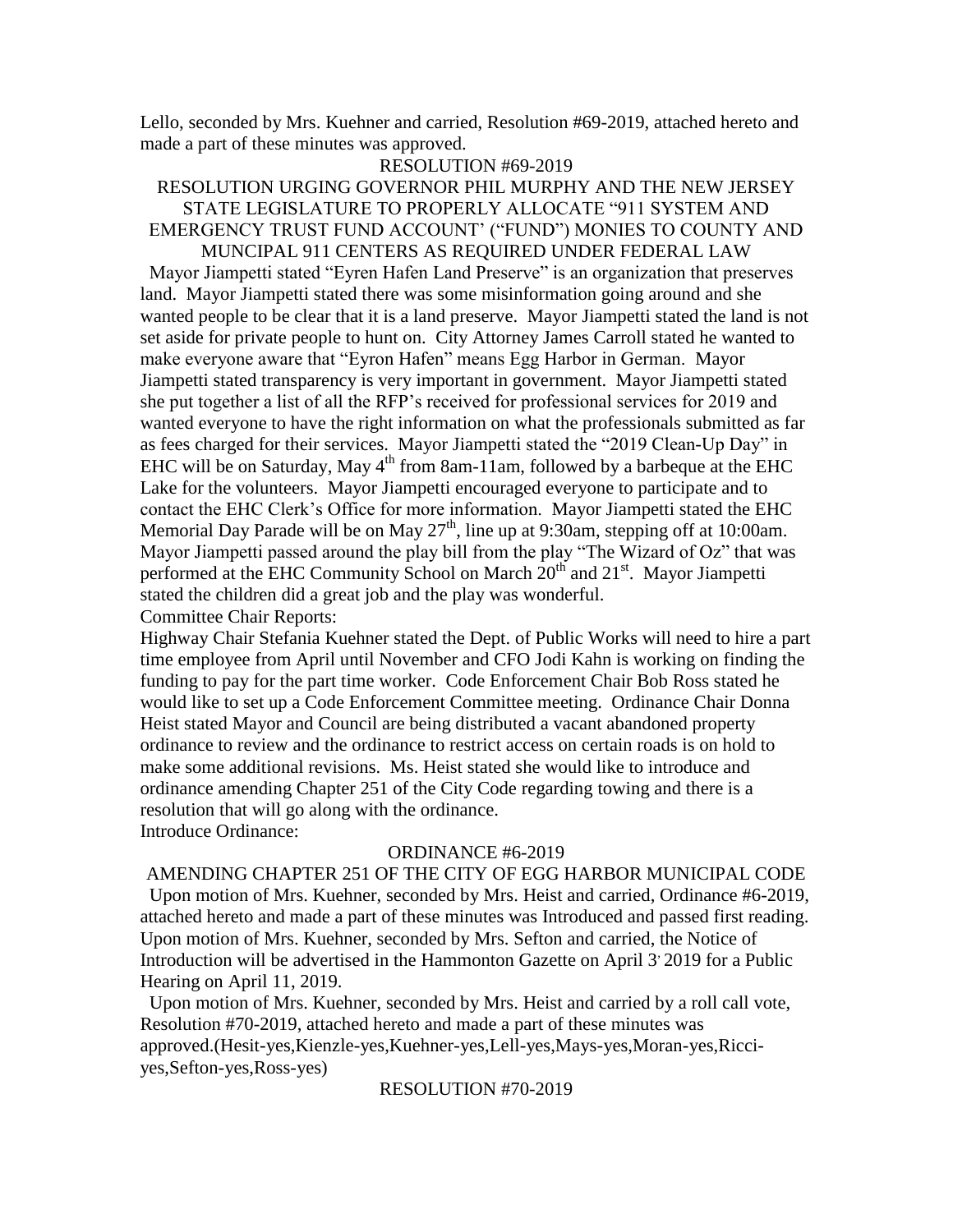## AMENDING TOWING RATE SCHEDULE OF EHC

School Board Chair Joseph Ricci stated the local school board is looking a zero increase and the Greater Egg a decrease.

Police Department Report: N/A

CFO Report: Jodi Kahn read the CFO Report, a copy of the report is attached hereto and made a part of these minutes. Ms. Kahn stated the Community Forestry Management Plan (CFMP) was approved by the DEP. Ms. Kahn stated she had an add on resolution. Ms. Kahn explained the resolution to Mayor and Council. Upon motion of Mr. Lell, seconded by Mrs. Heist and carried by all, Resolution #71-2019, attached hereto and made a part of these minutes was approved.

#### RESOLUTION #71-2019

## RESOLUTION OF SUPPORT FROM LOCAL GOVERNING BODY AUTHORIZING SUSTAINABLEEHC TO APPLY FOR EXELON GRANT APPLICATION

City Clerk Report: Meg Steeb stated EHC will be unable to host the Atlantic County Freeholder meeting on June 18, 2019 at 4pm because there is an EHC Land Use Board meeting scheduled for that date in the EHC Council Room. Ms. Steeb stated Egg Harbor City Common Council will hold a "Special Meeting" on Thursday, April 4, 2019 at 7:00pm. The "Special Meeting" is being held to discuss the "Neighborhood Preservation Program". Max Slusher, the Director of Business Development, Atlantic County Economic Alliance will be present to discuss the program. Ms. Steeb stated she received a later from Robert Reynolds, Senior Architect/Assistant to the Division Director at Atlantic County Department of Administration, Division of Facilities Management requesting EHC waive the permit fee for the installation of a refrigerator/freezer walk-inbox replacement for Harborfields Youth Detention Center, 800 Buffalo avenue, Egg Harbor City. Ms. Steeb reminded Council that they were going to have discussion in 2019 over the waiving of fees and how the practice is adversely affecting the building department. After discussion and deliberation, Mr. Lello made motion of Mr. Lello, seconded by Mrs. Kuehner and carried by a roll call vote, Resolution#72-2019, attached hereto and made a part of these minutes was not approved.(Hesit-no,Kienzle-no,Kuehnerno,Lello-no,Mays-yes,Moran-no,Ricci-no,Sefton-no,Ross-no)

## RESOLUTION #72-2019

# WAIVE PERMIT FEE FOR THE INSTALLATION OF A REFRIGERATOR/FREEZER WAK-IN BOX

# HARBORFIELDS YOUTH DETENTION CENTER-800 BUFFALO AVENUE City Attorney Report: N/A

Engineer Report: City Engineer Ryan McGowan gave on update on City Projects. Mr. McGowan stated that the Atlantic Avenue project is complete and once the project was complete, the City was going to pass an ordinance prohibiting parking on Atlantic Avenue, north side between Chicago and St. Louis Avenues. Introduce Ordinance:

#### ORDINANCE #7-2019

# AMEND AND SUPPLEMENT 259-19 OF THE CODE OF EGG HARBOR CITY TO ADD ADDITIONAL AREAS WHERE PARKING IS PROHIBITED

 Upon motion of Mrs. Heist, seconded by Mrs. Kuehner and carried, Ordinance #7-2019, attached hereto and made a part of these minutes was Introduced and passed first reading.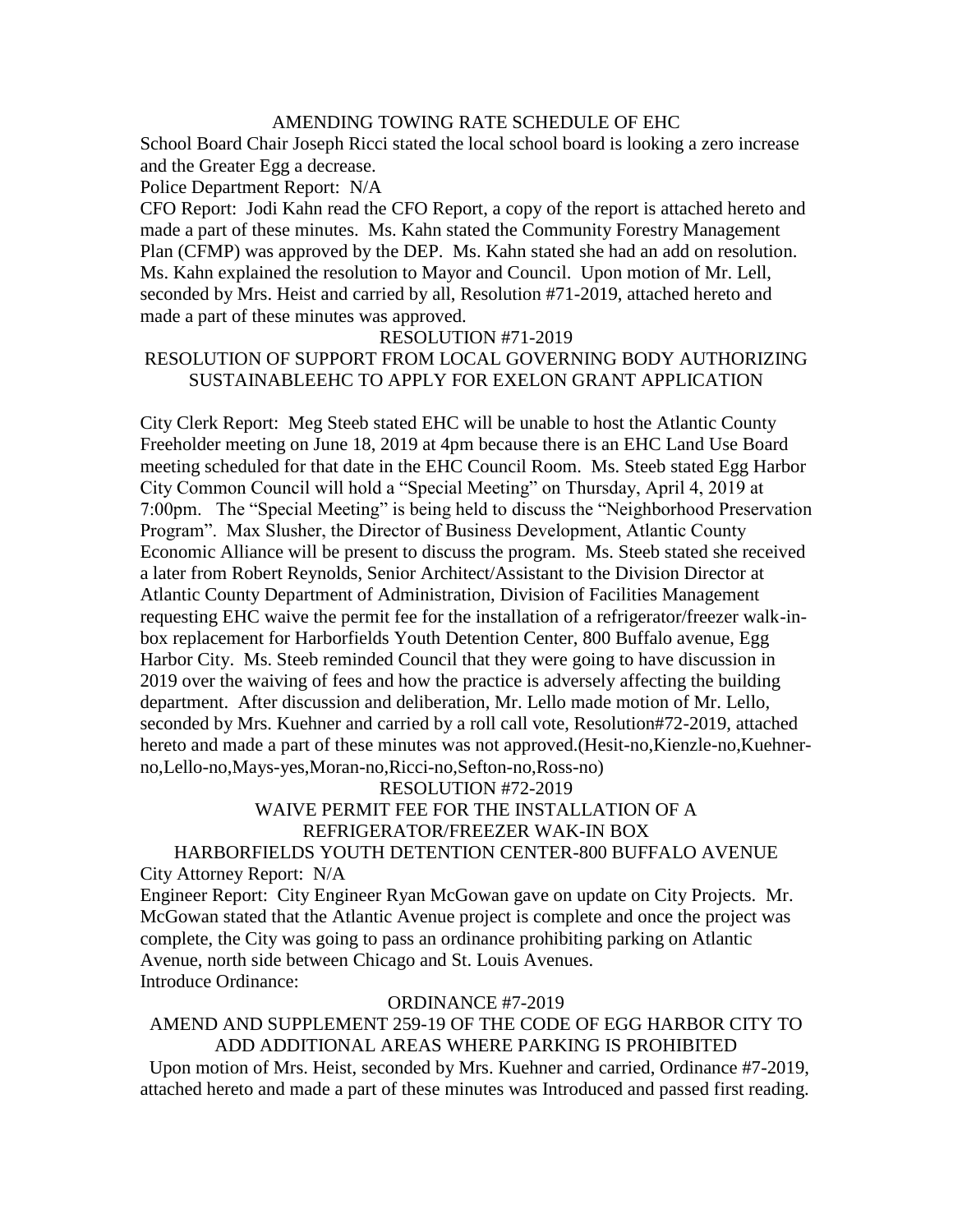Upon motion of Mrs. Heist, seconded by Mr. Lello and carried, the Introduction of Ordinance #7-2019 will be advertised in the Hammonton Gazette on April 3, 2019 for a Public Hearing on April 11, 2019.

Discussion: Ryan Hacker is requesting permission to set up his food truck at 111 White Horse Pike. Previously Mr. Hacker was given permission to set his truck up at 111 White Horse Pike for a three (3) month period and the time has expired. Mr. Hacker stated then that if it was a good location he would consider purchasing the property. Mr. Hacker has submitted a letter from the property owner giving permission, a copy of the letter is attached hereto and made a part of these minutes. After discussion and deliberation, Councilman Ricci suggested requiring Mr. Hacker to make improvements on the site before allowing him to set up his food truck on the site. After discussion it was determined it would have to be the property owner to do the improvements to the property. Councilman Ross stated he thought Mr. Hacker originally asked for three months to see if the location was good for him and if it was he would then purchase the property. Mr. Hacker stated he needed additional time to determine if it was a good location. Councilman Lello expressed concerns with Mr. Hacker not having to pay for water and sewer. Councilman Ross stated who would recommend allowing Mr. Hacker set up for an additional three months. Upon motion of Mr. Mays, seconded by Mrs. Kuehner and carried by a roll call vote, Resolution #73-2019, attached hereto and made a part of these minutes was approved.(Heist-abstain,Kienzle-yes,Kuehner-yes,Lellono,Mays-yes,Moran-abstain,Ricci-yes,Sefton-yes,Ross-no)

## RESOLUTION #73-2019 AUTHORIZING FOOD TRUCK-111 WHP

 Upon motion of Mrs. Heist, seconded by Mr. Ricci and carried, Resolution #74-2019, attached hereto and made a part of these minutes was approve.

# RESOLUTION #74-2019 UPDATING THE PROCUREMENT (P-CARD) POLICY

 Upon motion of Mr. Lello, seconded by Mrs. Heist and carried, Resolution #75-2019, attached hereto and made a part of these minutes was approved. RESOLUTION #75-2019 AUTHORIZING CONTRACTS WITH CERTAIN APPROVED STATE CONTRACT VENDORS FOR CONTRACTING UNITS

 Upon motion of Mrs. Heist, seconded by Mr. Lello and carried by a roll call vote, Resolution #76-2019 attached hereto and made a part of these minu8tes was approved.(Heist-yes,Kienzle-yes,Kuehner-yes,Lello-yes,Mays-yes,Moran-yes,Ricciyes,Sefton-yes,Ross-yes)

#### RESOLUTION #76-2019

# AWARD OF CONTRACT FOR VEHICLE MAINTENANCE & REPAIR SERVICES CONTRACT PERIOD MAY 1, 2019 TO APRIL 30, 2019

 Upon motion of Mrs. Kienzle, seconded by Mr. Lello and carried by a roll call vote, Resolution #77-2019, attached hereto and made a part of these minutes was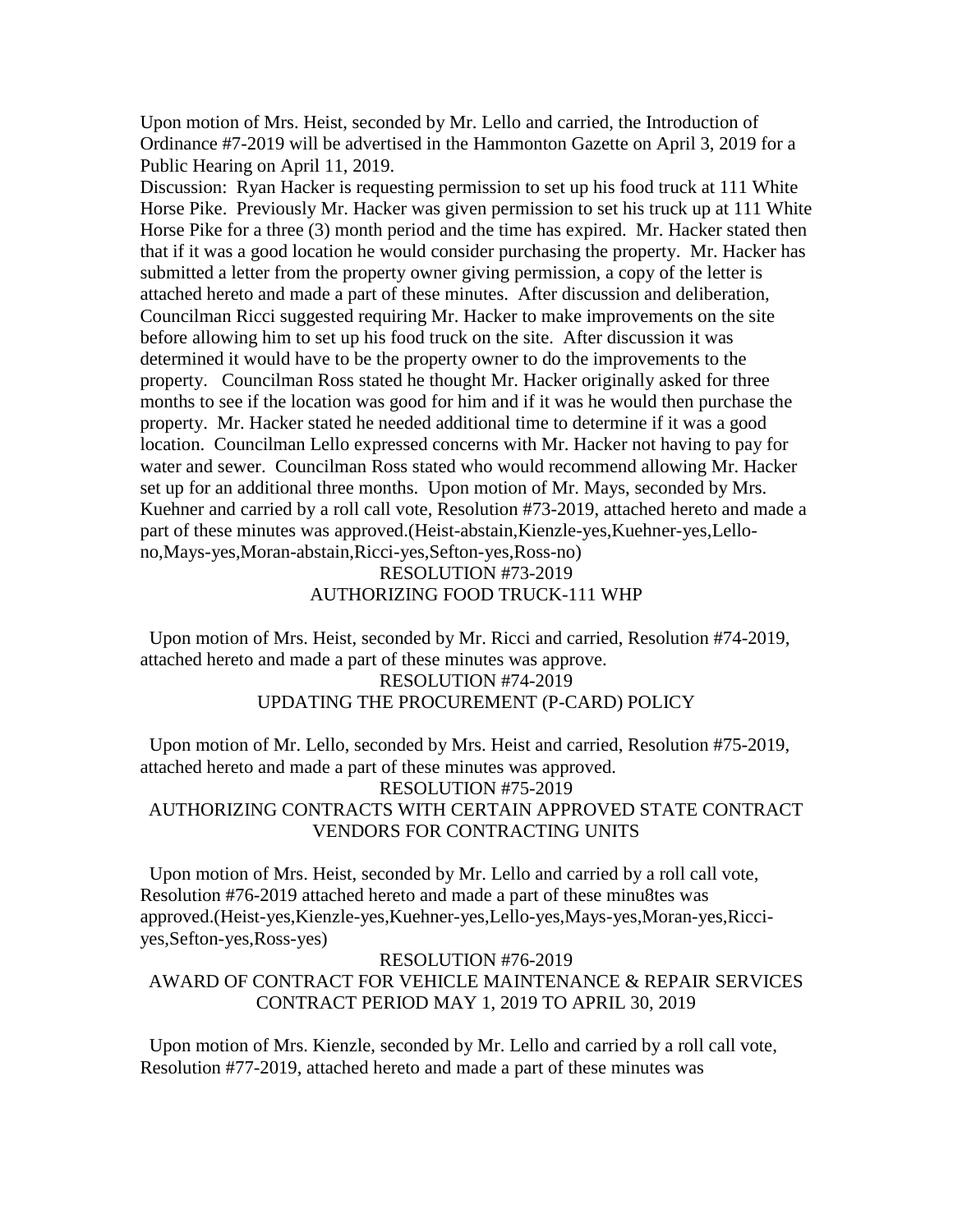approved.(Heist-yes,Kienzle-yes,Kuehner-yes,Lello-yes,Mays-yes,Moran-yes,Ricciyes,Sefton-yes,Ross-yes)

# RESOLUTION #77-2019 APPROPRIATION TRANSFERS

 Upon motion of Mrs. Kuehner, seconded by Mrs. Heist and carried by a roll call vote, Resolution #78-2019 attached hereto and made a part of these minutes was approved.(Heist-yes,Kienzle-yes,Kuehner-yes,Lello-yes,Mays-yes,Moran-yes,Ricciyes,Sefton-yes,Ross)

# RESOLUTION #78-2019 HIRE PART-TIME CROSSING GUARD

 Upon motion of Mr. Mays, seconded by Mr. Heist and carried by a roll call vote, Resolution #79-2019 attached hereto and made a part of these minutes was approved(Heist-yes,Kienzle-yes,Kuehner-yes,Lello-abstain,Mays-yes,Moran-yes,Ricciyes,Sefton-yes,Ross-yes)

# RESOLUTION #79-2019 UTILITY CREDIT FOR SECOND QUARTER 2019 GLEN FORMAN

Public Hearing:

## ORDINANCE #4-2019

### ORDINANCE TO EXCEED THE MUNCIPAL BUDGET APPROPRIATION LIMITS AND TO ESTABLISH A CAP BANK (N.J.S.A. 40A: 4-45.14)

 Mr. Lello made a motion to open the Public Hearing on Ordinance #4-2019, the motion was seconded by Mr. Kienzle and carried. Council Pres. Ross asked if anyone from the public had any comment and there was no comment from the public. Upon motion of Mrs. Kuehner, seconded by Mrs. Heist and carried, the Public Hearing was closed. Upon motion of Mr. Moran, seconded by Mr. Mays and carried by a roll call vote, Ordinance #4-3019, attached hereto and made a part of these minutes was adopted and the Notice of Adoption will be advertised in the Hammonton Gazette on March 28, 2019.(Heistyes,Kienzle-yes,Kuehner-yes,Lello-yes,Mays-yes,Moran-yes,Ricci-yes,Sefton-yes,Rossyes)

Public Hearing:

# ORDINANCE #5-2019 AMENDING AND SUPPLEMENTING CHAPTER 255 SECTION 14 ENTITLED "CHARGES FOR WATER AND SEWER SERVICES" OF THE CODE OF EHC

 Mrs. Heist made a motion to open the Public Hearing on Ordinance #5-2019, the motion was seconded by Mrs. Kuehner and carried. Council Pres. Ross asked if anyone from the public had any comment and there was none. Upon motion of Mrs. Heist, seconded by Mrs. Kuehner and carried, the public hearing was closed. Upon motion of Mrs. Kuehner, seconded by Mrs. Heist and carried by a roll call vote, Ordinance #5-2019, attached hereto and made a part of these minutes was adopted and will be advertised in